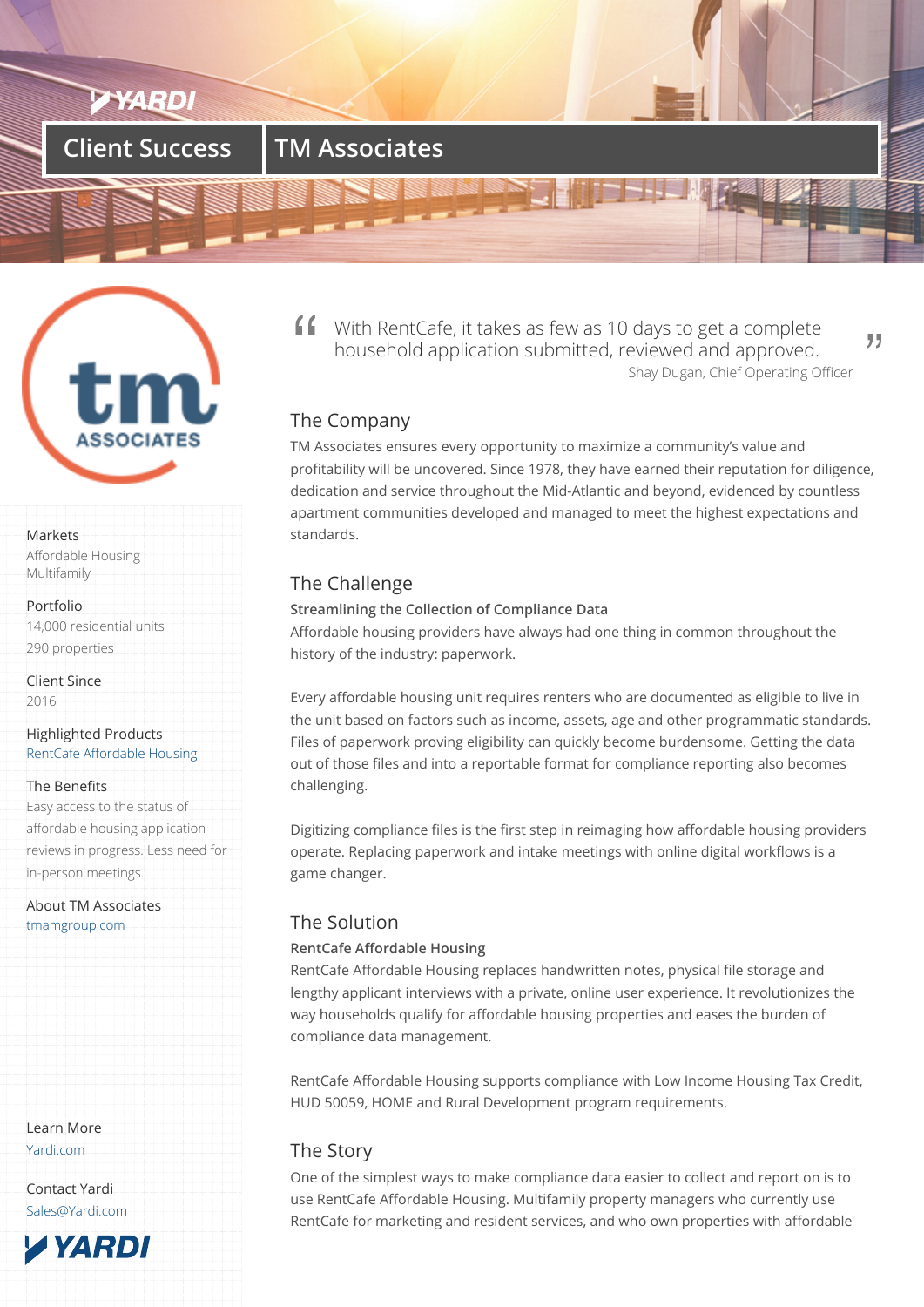# **Client Success TM Associates**



#### Markets

Affordable Housing Multifamily

#### Portfolio

14,000 residential units 290 properties

Client Since 2016

## Highlighted Products RentCafe Affordable Housing

## The Benefits

Easy access to the status of [affordable housing applicatio](/products/rentcafe-affordable/)n reviews in progress. Less need for in-person meetings.

About TM Associates tmamgroup.com

Learn More Yardi.com

Contact Yardi Sales@Yardi.com



housing compliance mandates, can easily upgrade to RentCafe Affordable Housing.

That's just what TM Associates did in the first half of 2021, and the benefits quickly became evident.

## **Investing in digital affordable housing solutions**

TM Associates is a property management organization serving the northeast region of the United States and based in Baltimore. Shay Dugan is TM's chief operating officer, and she describes a "night and day" difference in how her organization accepts applications for affordable housing units since they began using RentCafe.

In the past, TM relied on paper application packets that included forms filled out by hand and several pieces of personal documents such as bank statements, paycheck stubs and social security information. TM site staff would accept the paperwork, scan it into a digital file, and then transmit the information to a centralized compliance team for processing.

TM's compliance team would often find application packets were missing required information or forms. TM's site staff would be notified of the missing items which would require them to reach out to the applicant to explain the deficiencies and set up a meeting to receive all required documents.

## **How digital applications help**

"Our records show that each paper-based application required an average number of three moments of contact between our team and the applicant. That amount of back and forth slowed our certifications down to the point that it would take weeks to get someone qualified and approved to move in," said Dugan.

According to Dugan, it now takes as few as 10 days to get a complete household application submitted, reviewed and approved. Eliminating the delays of paper based applications and reducing review times from weeks down to days not only saves work and staff hours for TM, but also gives households the benefit of faster access to affordable housing.

## **Gaining oversight**

High-performing compliance workflows are a great way for affordable housing to build value into their properties. Tracking how well properties are completing eligibility reviews, annual recertifications, and periodic reporting is a core component of the overall strategy of running a successful affordable housing program.

TM uses RentCafe to increase their oversight of the application process.

"RentCafe simplifies the way I see what tasks are incomplete. Having that information on